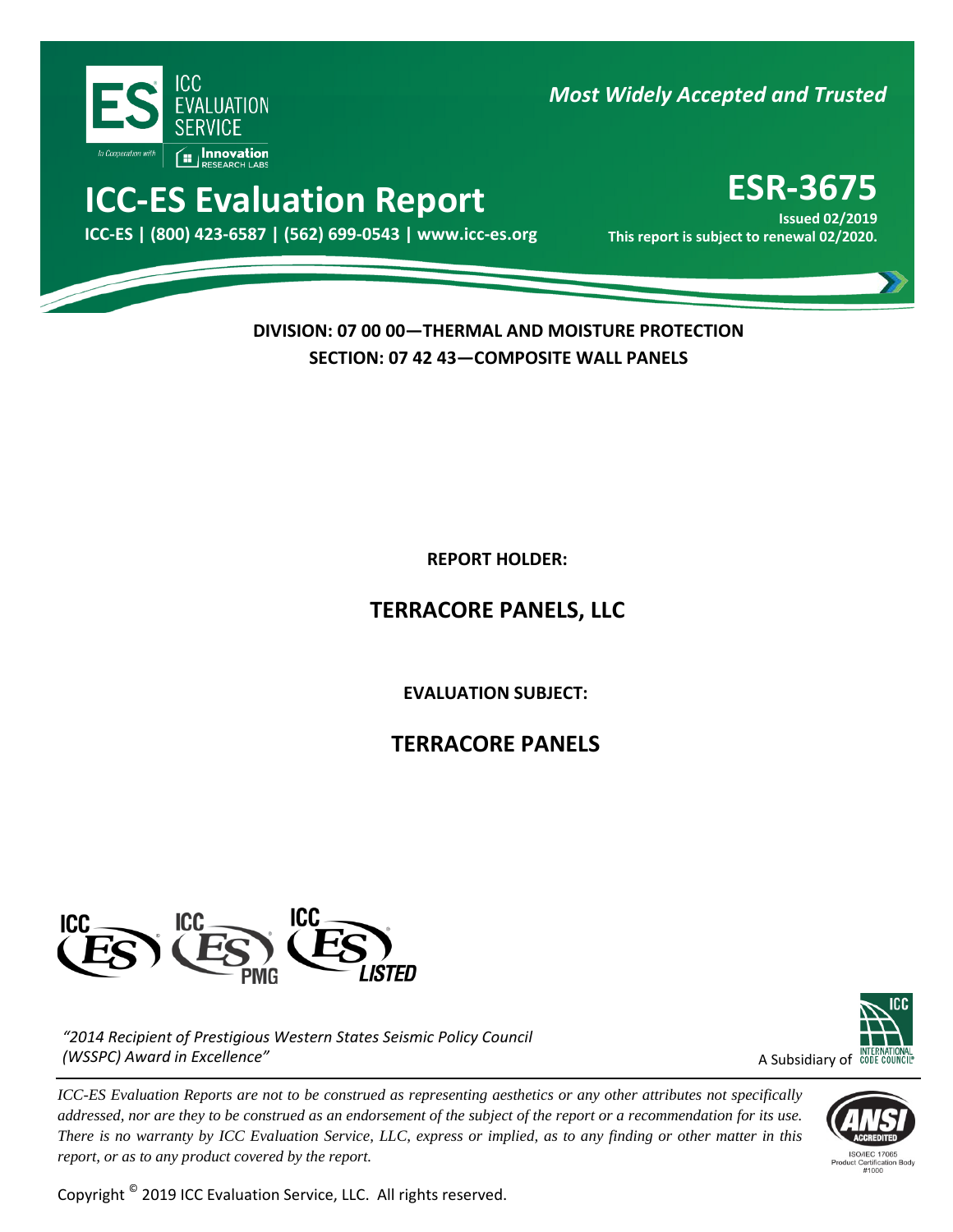

# **ICC-ES Evaluation Report**

## **ESR-3675**

**Issued February 2019** 

This report is subject to renewal February 2020.

www.icc-es.org | (800) 423-6587 | (562) 699-0543

DIVISION: 07 00 00-THERMAL AND MOISTURE **PROTECTION** Section: 07 42 43-Composite Wall Panels

### **REPORT HOLDER:**

**TERRACORE PANELS, LLC** 

### **EVALUATION SUBJECT:**

#### **TERRACORE PANELS**

#### 1.0 EVALUATION SCOPE

#### Compliance with the following codes:

- 2018, 2015 and 2012 International Building Code<sup>®</sup> (IBC)
- 2018, 2015 and 2012 International Residential Code<sup>®</sup>  $(IRC)$

#### **Property evaluated:**

- Structural
- Durability
- Surface-burning Characteristics
- Types I, II, III and IV (noncombustible) construction

### 2.0 USES

The TerraCORE panels are used as a nonload-bearing, interior finish and exterior wall cladding, on the exterior of walls in buildings of Types I through V construction and construction permitted under the IRC. When installed in Types I through IV construction, the exterior wall assembly must be installed in accordance with Section 4.3 of this report.

### 3.0 DESCRIPTION

3.1 General: TerraCORE panels consist of a veneer of natural stone factory laminated to a prepeg faced aluminum honeycomb core. The back of the panels are laminated with a 0.039-inch-thick (1 mm) aluminum sheet. The back of the panels include factory-attached clips. The panels are nominally 1 inch (25.4 mm) thick and come in various widths and lengths. For interior use, the wall panels have a Class A finish in accordance with ASTM E84. See Figure 1 for typical depiction of TerraCORE panels.

### 3.2 Material:

3.2.1 Prepeg Facings: The prepeg facings are fiberglass sheets which have been impregnated with an A Subsidiary of the International Code Council<sup>®</sup>

epoxy resin. These are factory-installed on the exterior side of the aluminum honeycomb.

3.2.2 Aluminum Honeycomb: The aluminum honeycomb cores are expanded from 3003 aluminum alloy.

3.2.3 Clips: The clips are made from 6063-T5 aluminum and have dimensions as shown in Figure 2 and 3 of this report. The clips are factory-attached to the back of the panels with four rivets.

3.2.4 Stone Veneer: The stone veneer is limestone  $\frac{1}{4}$ -inch-thick (6.4 mm).

3.2.5 Rails: The rails are made from extruded aluminum complying with 6063-T5 or 6063-T6. See Figure 2 and 3 for rail drawing. The rails are used to support the TerraCORE panels by engaging with the clips. The adequacy of the rails and their connections to the supporting structure must be verified for each installation by a registered design professional, and are outside scope of this report.

#### **4.0 DESIGN AND INSTALLATION**

### 4.1 General:

The panels must be installed in accordance with the manufacturer's published installation instructions and the approved plans. The panels are supplied to the jobsite with clips attached to the back of the panels at a spacing not to exceed 30 inches (762 mm) vertically or horizontally. A minimum of four clips per panel is required. The clips shall be located no less than  $4\frac{1}{2}$  inches (114 mm) from the edge of the panel measured horizontally and 5 inches (127 mm) from the edge of the panels measured vertically. Additional clips may be required for larger panels. The rails must be installed horizontally on the wall at a spacing not to exceed 30 inches (762 mm) measured vertically to match the spacing of the clips. The panel clips must engage with the rails by sliding them down over the rail, so the clips engage the rails on the wall. Attachment of the extrusion rails to the supporting structure must be designed by a registered design professional to resist applicable loads. Maximum out-of-plane of supporting structure must be limited to L/240. The allowable wind loads of the wall cladding system must comply with Section 4.2 of this report. For installations in Seismic Design Categories other than A and B, the design of the connections of the panels to the rails and the rails to the supporting structure must comply with Section 13.5.3 of ASCE 7.

A water-resistive barrier and flashing shall be installed in such a manner as to prevent the accumulation of water

ICC-ES Evaluation Reports are not to be construed as representing aesthetics or any other attributes not specifically addressed, nor are they to be construed as an endorsement of the subject of the report or a recommendation for its use. There is no warranty by ICC Evaluation Service, LLC, express or implied, as to any finding or other matter in this report, or as to any product covered by the report.

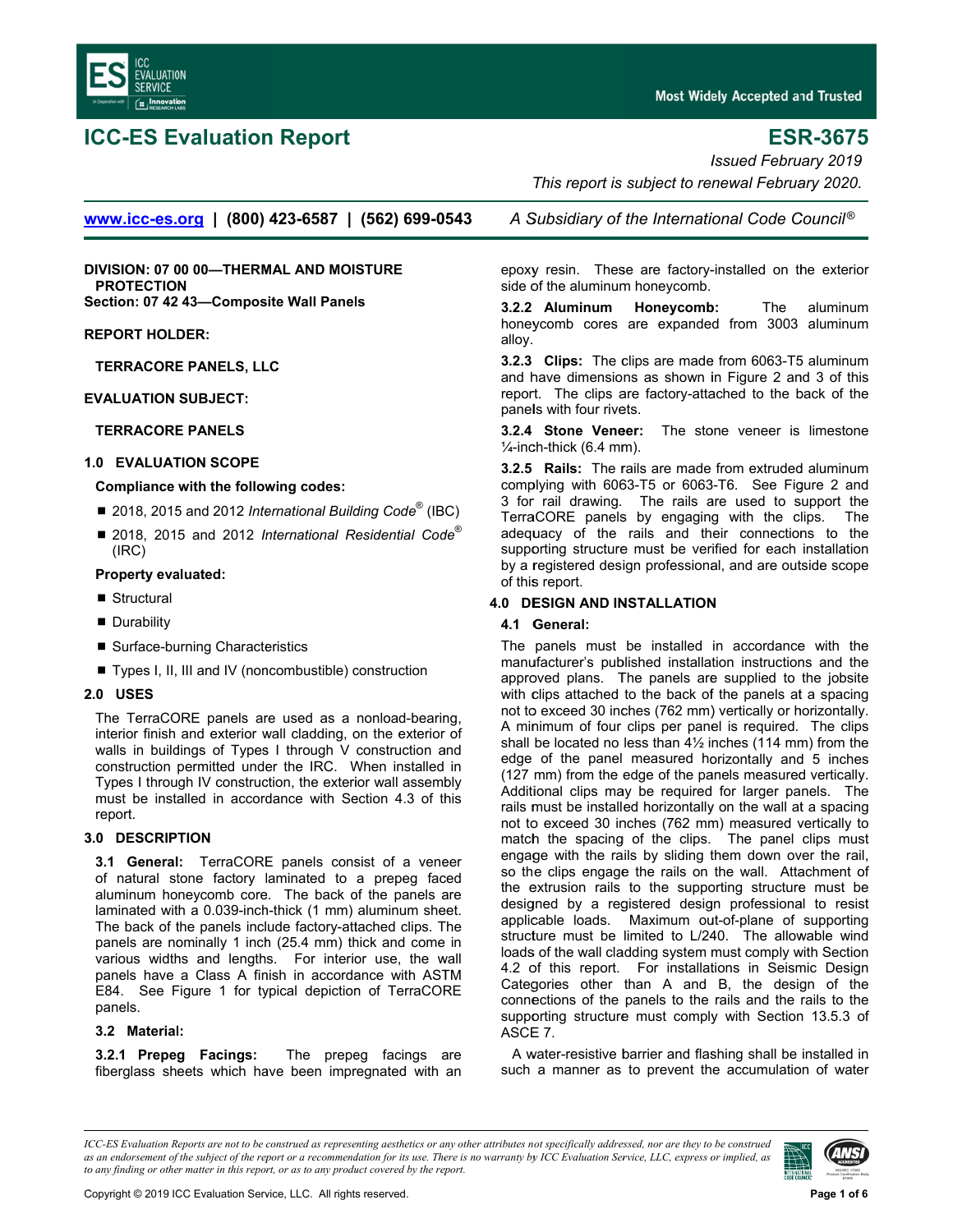within the wall assembly, as required by IBC Section 1403.2. Joints between the panels may be sealed in accordance with the manufacturer's installation instructions or be utilized in an open-joint rainscreen system.

#### **4.2 Wind Resistance:**

The panels, when installed in accordance with Section 4.1 of this report, have an allowable transverse wind load capacity of 49 psf (2.35 kPa) for positive load direction and 29 psf (1.39 kPa) for negative load direction.

Allowable negative wind load of 29 psf (1.39 kPa) is limited by clip pull-out capacity. Greater allowable negative wind pressure up to 49 psf (2.35 kPa) can be achieved with clip spacing less than the maximum allowed spacing of 30 inches (762 mm) vertically and horizontally. The allowable pull-out clip capacity must not exceed 180 lbf (801 N). The clip spacing must be determined by a registered design professional.

#### **4.3 Use on Exterior Walls of Types I, II, III or IV Construction:**

The TerraCORE panels when installed on the exterior side of exterior walls of buildings required to be of Types I, II, III or IV construction must comply with the following conditions:

The base wall assembly must be framed with minimum No. 16 gage by 6-inch (152 mm), C-channel studs at 24 inches (610 mm) on center. One layer of  $5/8$ -inch-thick (15.9 mm), Type X gypsum wallboard complying with ASTM C1396 must be installed with the long edge perpendicular to the studs on the interior side of the studs. One layer of ½-inch-thick (12.7 mm), glass mat gypsum substrate sheathing complying with ASTM C1177 must be installed with the long edge perpendicular to the exterior face of the studs. Both gypsum layers must be installed using No. 6 by  $1^{1}/_{4}$ -inch (32 mm) self-drilling screws complying with ASTM C1002 spaced at 8 inches (203 mm) on center around the perimeter and at 12 inches (305 mm) on center in the field. A minimum 4 inch-thick (102 mm), mineral wool insulation with a minimum 4-pound-per-cubicfoot (64 kg/m<sup>3</sup>) density must be placed (compression-fit) into each stud cavity at each floor line. Tyvek<sup>®</sup> CommercialWrap® water-resistive barrier recognized in **ESR-2375** must be applied over the glass-mat gypsum sheathing with 4-inch (102 mm) overlap at the horizontal joints.

Z-profile galvanized steel subgirts [1.5-inch-by-3-inch-by-1.5 inch-by-20-gage-thick] must be installed vertically at 24 inches (610 mm) on center and fastened through the exterior sheathing into the center of the studs with No. 12 by 1.5-inch-long (38 mm) self-drilling, hex-head screws at 16 inches (406 mm) on center. Three-inch-thick (76 mm) mineral wool insulation boards having a density of 4-pounds-per-cubic-foot  $(64 \text{ kg/m}^3)$  must be installed between each Z-profile subgirts. The rails, described in Section 3.2.5 of this report, were installed perpendicular to the Z-profile subgirts and secured to the subgirts using No. 14 by 2.5-inch-long (64 mm) self-drilling, hex head screws every 16 inches (406 mm) on center and 2 inches (51 mm) apart. The spacing of the rails must not exceed 30 inches (762 mm) measure vertically. The TerraCORE panels must be installed over the rails as indicated in Section 4.1 of this report. A one-inch (25.4 mm) air gap was created between the exterior insulation and the back of the panels. Panels installed around perimeter of window opening must have a 2-inch (51 mm) return leg attached. Panel joints were  $\frac{1}{4}$  inch (6.4 mm) and were filled with  $\frac{1}{2}$ -inch (12.7 mm) foam backer rod recessed into the joints and the remainder of the joint must be filled with H.B. Fuller

#### **5.0 CONDITIONS OF USE**

The TerraCORE panels described in this report comply with, or are a suitable alternative to what is specified in, those codes listed in Section 1.0 of this report, subject to the following conditions:

- **5.1** Installation complies with this report, the manufacturer's published installation instructions and the applicable code. If there is a conflict between the installation instructions and this report, the most restrictive governs.
- **5.2** The design and attachment of the panels and extrusion rails to the supporting structure must be justified to the satisfaction of the code official.
- **5.3** Drawings, design details, calculations and test data verifying compliance with this report and the adequacy of the connections and supporting framing must be submitted to the building official for approval. The drawings and calculations must be prepared by a registered design professional when required by the statutes of the jurisdiction in which the project is to be constructed.
- **5.4** The out-of-plane deflection of the supporting wall framing must be limited to L/240.
- **5.5** Where exterior walls covered with the TerraCORE panels are required to have a fire-resistance rating, the rating must be justified to the code official.
- **5.6** The TerraCORE panels are manufactured in Guangdong Province, China, under a quality control program with inspections by ICC-ES.

### **6.0 EVIDENCE SUBMITTED**

- **6.1** Data in accordance with the ICC-ES Acceptance Criteria for Sandwich Panels (AC04), dated February 2012 (editorially revised May 2018).
- **6.2** Reports of testing of panel supporting clips connection capacity.
- **6.3** Report of testing in accordance with ASTM E84.
- **6.4** Report of testing in accordance with NFPA 285 and fire analysis addressing installation in Types I, II, III, and IV construction.

#### **7.0 IDENTIFICATION**

- **7.1** Each panel is identified by labels bearing the manufacturer's name (TerraCORE Panels, LLC) and address, the product name, the project name, the panel code and the evaluation report number (ESR-3675). The rails are supplied by Terra TerraCORE Panels, LLC.
- **7.2** The report holder's contact information is the following:

**TERRACORE PANELS, LLC 2030 IRVING BOULEVARD DALLAS, TEXAS 85207 214-749-0999 www.terracorepanels.com**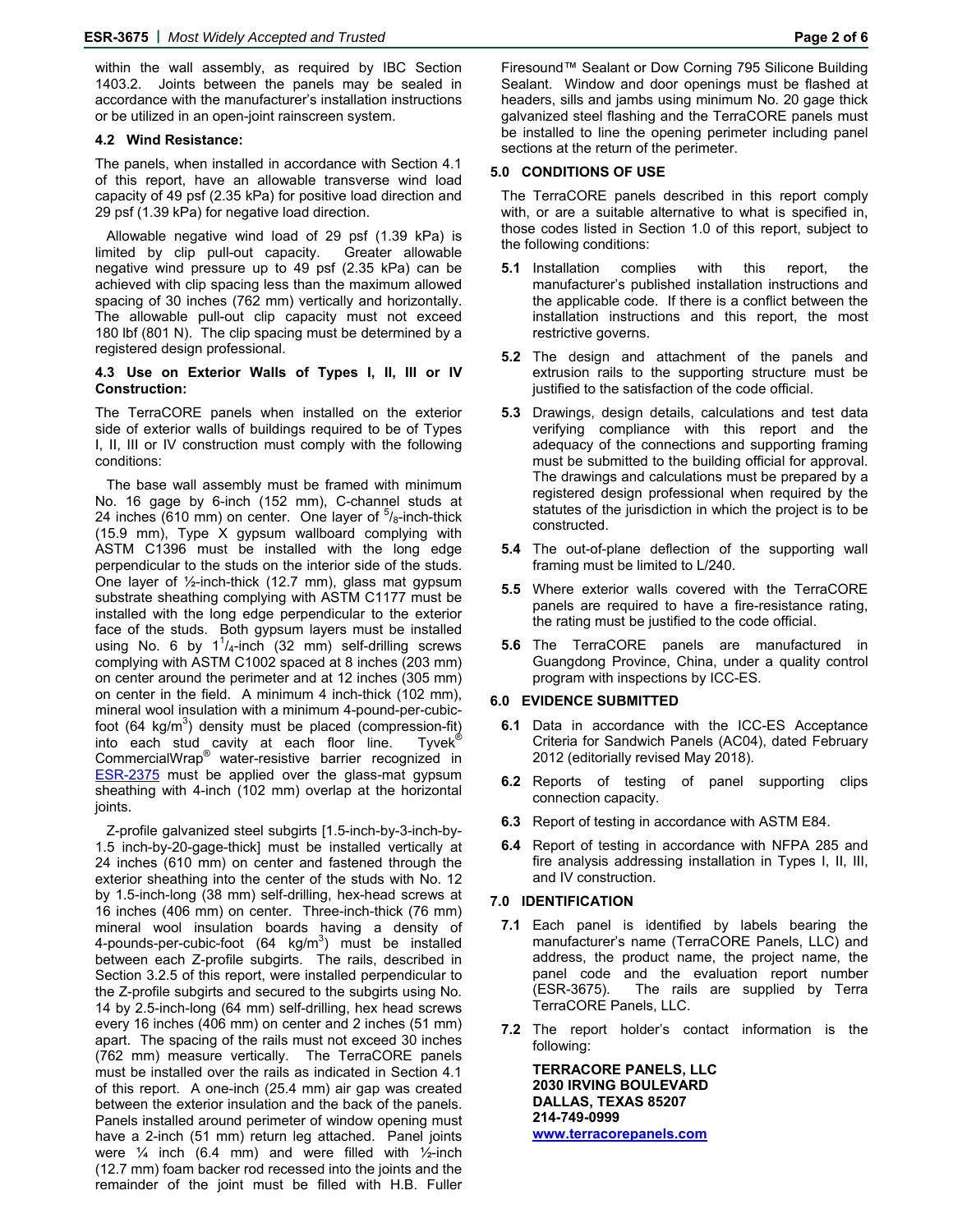





FIGURE 2-CLIP AND RAIL CROSS-SECTIONAL DIMENSIONS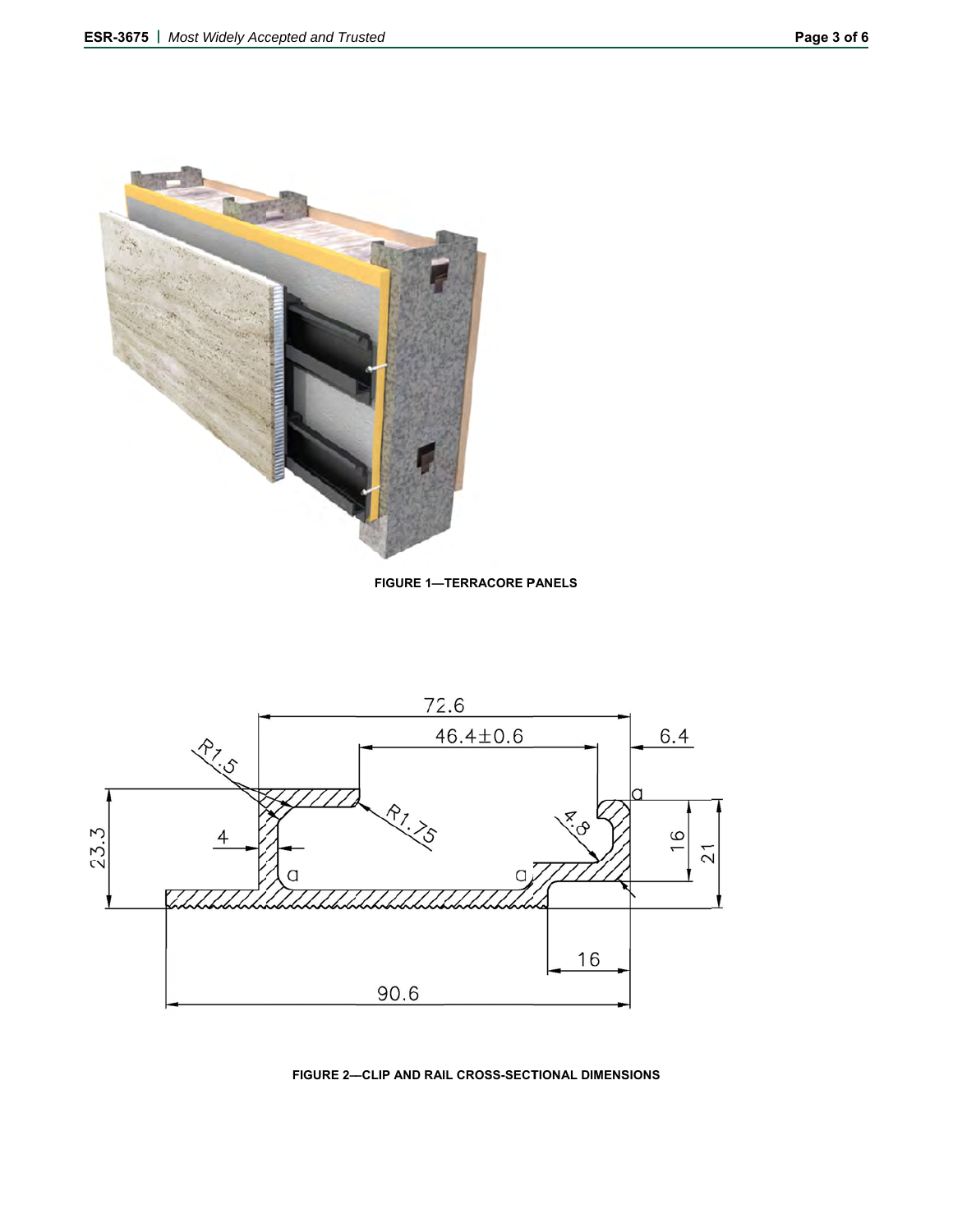



**FIGURE 3—CLIP AND RAIL**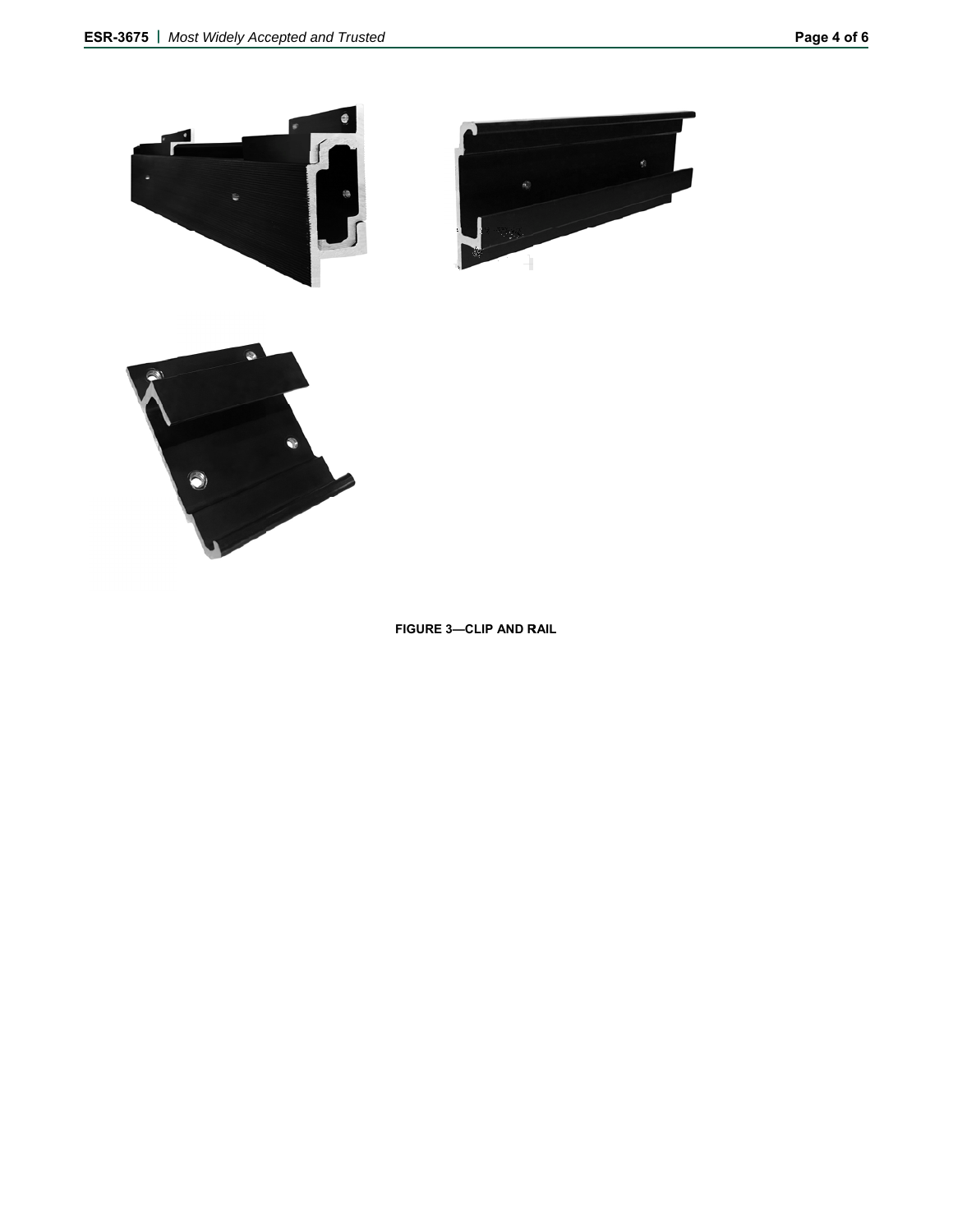

# **ICC-ES Evaluation Report ESR-3675 CBC and CRC Supplement**

*Issued February 2019 This report is subject to renewal February 2020.*

**[www.icc-es.org](http://www.icc-es.org/) | (800) 423-6587 | (562) 699-0543** *A Subsidiary of the International Code Council ®*

**DIVISION: 07 00 00—THERMAL AND MOISTURE PROTECTION Section: 07 42 43—Composite Wall Panels**

**REPORT HOLDER:**

**TERRACORE PANELS, LLC**

**EVALUATION SUBJECT:**

### **TERRACORE PANELS**

### **1.0 REPORT PURPOSE AND SCOPE**

#### **Purpose:**

The purpose of this evaluation report supplement is to indicate that TerraCORE Panels, recognized in ICC-ES master evaluation report ESR-3675, have also been evaluated for compliance with the codes noted below.

### **Applicable code edition***(s)***:**

- 2016 *California Building Code<sup>®</sup>* (CBC)
- 2016 *California Residential Code*<sup>®</sup> (CRC)

### **2.0 CONCLUSIONS**

### **2.1 CBC:**

The TerraCORE Panels, described in Sections 2.0 through 7.0 of the master evaluation report ESR-3675, comply with CBC Chapters 8 and 14, provided the design and installation are in accordance with the 2015 *International Building Code*® (IBC) provisions noted in the master report and the additional requirements of CBC Chapters 16 and 17, as applicable.

The TerraCORE Panels have not been evaluated under CBC Chapter 7A for use in exterior design and construction of new buildings located in any Fire Hazard Severity Zone within State Responsibility Areas or any Wildland—Urban Interface Area.

### **2.2 CRC:**

The TerraCORE Panels, described in Sections 2.0 through 7.0 of the master evaluation report ESR-3675, comply with CRC Chapter 7, provided the design and installation are in accordance with the 2015 *International Residential Code*® (IRC) provisions noted in the master report and the applicable provisions of the CRC.

The TerraCORE Panels have not been evaluated under CRC Section R327 for use in exterior design and construction of new buildings located in any Fire Hazard Severity Zone within State Responsibility Areas or any Wildland—Urban Interface Area.

The products recognized in this supplement have not been evaluated for compliance with the *International Wildland— Urban Interface Code*® .

This supplement expires concurrently with the master report, issued February 2019.

*ICC-ES Evaluation Reports are not to be construed as representing aesthetics or any other attributes not specifically addressed, nor are they to be construed as an endorsement of the subject of the report or a recommendation for its use. There is no warranty by ICC Evaluation Service, LLC, express or implied, as to any finding or other matter in this report, or as to any product covered by the report.*